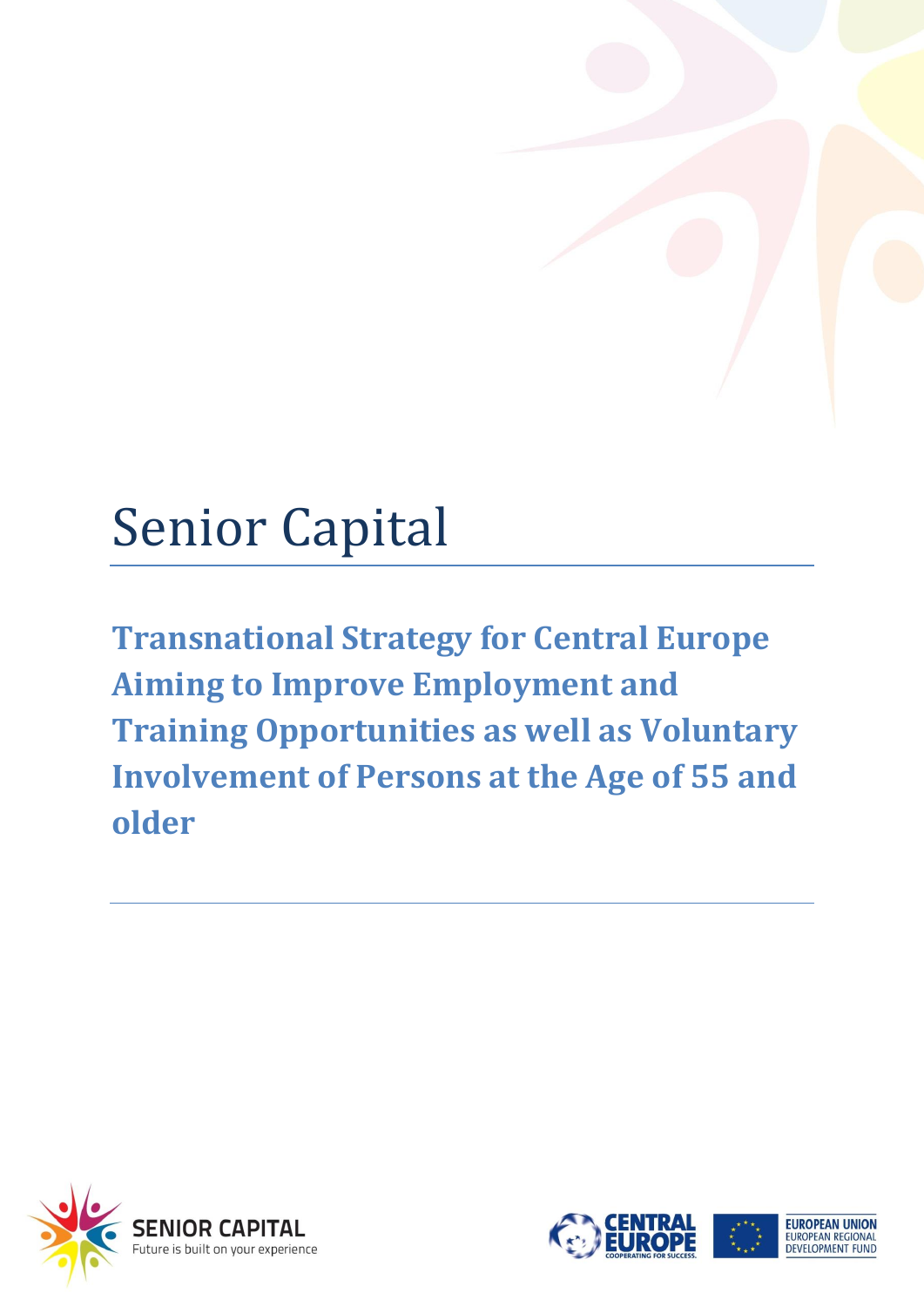# **Index**

| 1. |                                                                                  |
|----|----------------------------------------------------------------------------------|
| 2. | Required changes of laws and regulations to facilitate the employment of 50+     |
|    |                                                                                  |
| 3. | Chances and challenges for companies with regards to 50+ workforce  11           |
| 4. | Necessary changes in working conditions providing for longer working lives 13    |
| 5. | Interest of lifelong learning with view on mature staff and older job seekers 15 |
| 6. |                                                                                  |



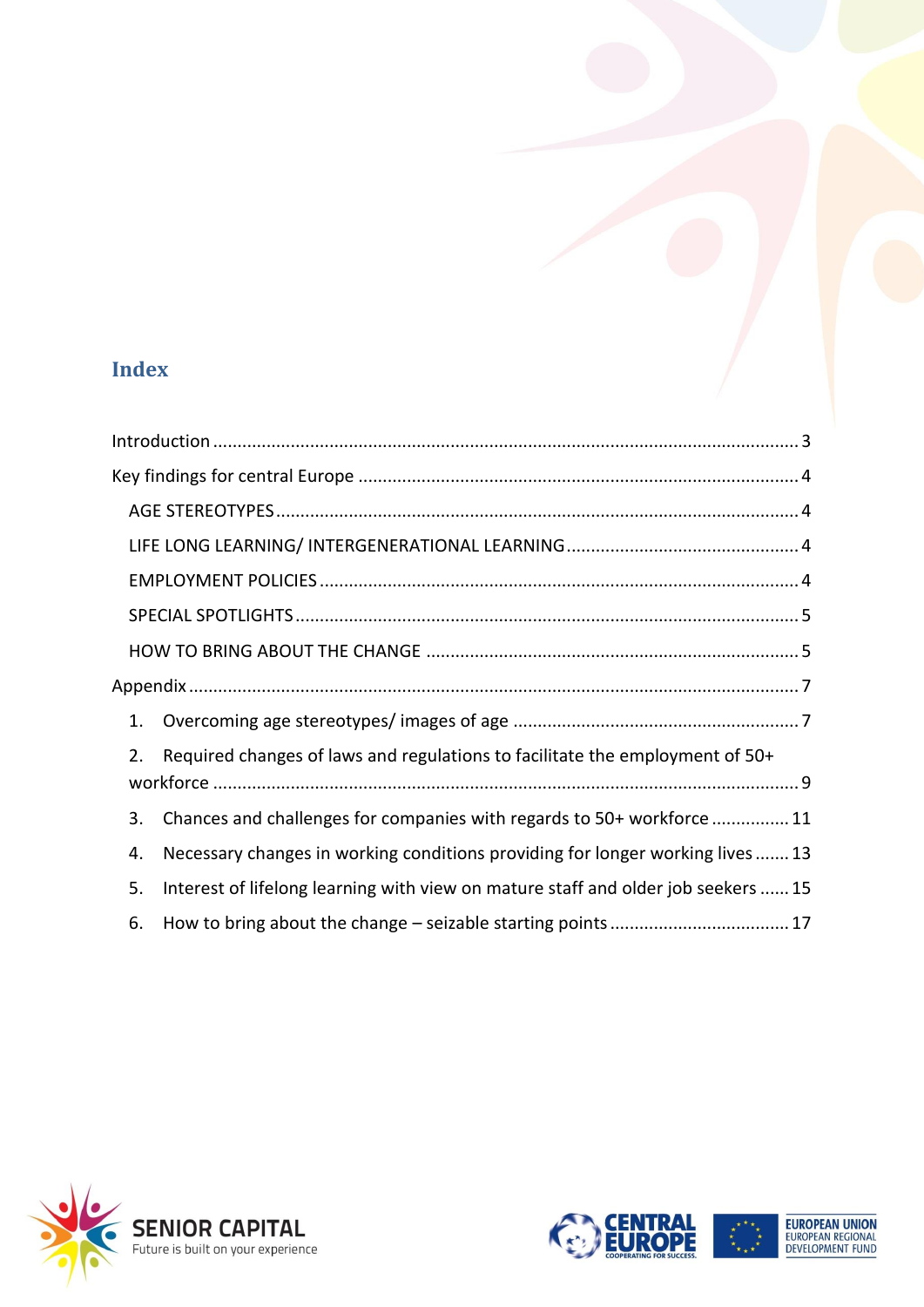## <span id="page-2-0"></span>**Introduction**

In European countries, life expectancy is rising while birth rates mostly remain low. This leads to an ageing population: In 1985 12,8% of the EU population was at least 65 years old. In 2010, the percentage has risen to 17,4% with the baby boomers (born between the 1940s and the 1960s) just starting to reach that age<sup>1</sup>. Thus, this figure can be expected to keep rising and will confront European societies with a new set of opportunities and challenges.

In order to safeguard social security systems of EU member countries and to slow down the decrease of European labour force, it is necessary to delay retirement and boost economic activity of elderly citizens. The involvement of the older generation in social, civic and cultural activities is just as important. It is crucial for older people to stay involved among other aspects in order to foster intergenerational solidarity and understanding as well as the mutual sharing of knowledge.

This is the starting point of the Senior Capital project, a transnational cooperation project under the Central Europe Programme. The project was initiated by the Municipality of  $11<sup>th</sup>$  District of Budapest, Újbuda (Hungary) in 2012 and joined by nine project partners:

Municipalitiy of Újbuda (Hungary) – Lead Partner, Municipality of Maribor (Slovenia), nowa-Training-Counselling-Project management (Austria), PRIZMA Foundation for Improvement of Employment Possibilities (Slovenia), Province of Treviso (Italy), Municipality of Sopot (Poland), Liguria Region (Italy), National Academy of Medicine (Italy), Centre for Developments in Civil Society (Germany).

The project wishes to contribute to the economic competitiveness of Central Europe with regard to an ageing population. As a consequence, Senior Capital specifically aims at improving employment and training opportunities as well as promoting voluntary activities for people aged 50 or older, staff approaching retirement or who are already retired. In order to identify well adapted and workable solutions for each region, all the partners developed – based on consultations with local stakeholders, testing of pilot activities and transnational exchange – a regional roadmap which features recommendations on appropriate institutional, legal and financial backgrounds for the implementation of new models and services promoting senior activity, education and employment on a regional or national level.

This Senior Capital transnational strategy integrates key findings and the most important messages from the regional roadmaps of all partners. It addresses decision makers, especially the EU commission, members of the European Parliament, lobbyists and other stakeholders.

In an appendix, a more detailed compilation of partners' views on the main points is given. Moreover, all the partners' regional roadmaps can be downloaded from the project website www.senior-capital.eu.

 $1$  Active ageing and solidarity between generations. A statistical portrait of the European Union 2012, Luxembourg: Publications Office of the European Union, 2011, S..



1



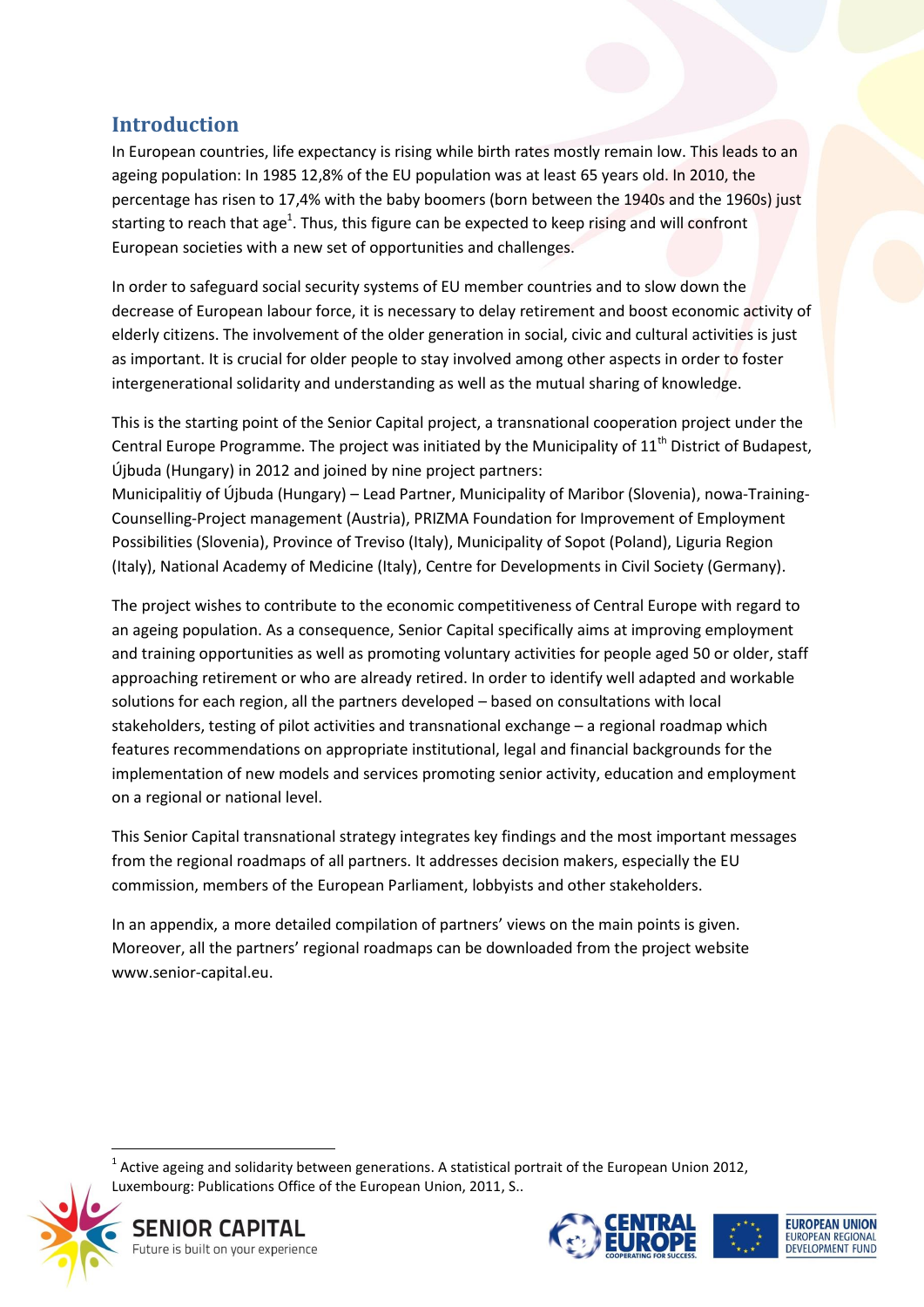## <span id="page-3-0"></span>**Key findings for central Europe**

## <span id="page-3-1"></span>**AGE STEREOTYPES**

All the partners observed that negative images of age play an unfortunate role in the question of missing work and educational opportunities to persons 50+ in their respective regions. A study in the Province of Treviso (Italy) even shows "cultural barriers" as the prevalent hindrance to the re-entry of older workers into the labour market. In the Podravje Region (Slovenia) such cultural patterns lead to the lowest average retirement age in the EU and a consequently growing number of pensioners. The partners agree that these prejudices have to be tackled by awareness raising, dissemination of knowledge about the phenomena and processes of ageing throughout the lifecourse for example by introducing social gerontology to leadership trainings, university curricula and youth education programmes and finally through changing the way elderly people are represented in the media and referred to in our daily conversations. This is to be done on the social level (with regard to prejudices), on the level of businesses (with regard to disadvantages for elderly job seekers and workers) and on the individual level (with regard to a sometimes negative self-image of elderly citizens).

## <span id="page-3-2"></span>**LIFE LONG LEARNING/ INTERGENERATIONAL LEARNING**

The importance of life long learning is highlighted in different ways by all partners. In Újbuda (Hungaria) and Sopot (Poland), the focus is put on unskilled older workers or people with outdated skills, who need training to improve their status on the job market. Also the Province of Treviso (Italy) sees further training as "a key lever" for the return of persons aged 50+ to work. Other partners such as NOWA (Austria) as well as zze (Germany) widen the perspective to the younger generation – as the future older one – and suggest to implement lifelong learning early and to keep the habit of learning in the prolonged working life of future generations.

However, it is important to acknowledge that the older generation is not only on the taking side in terms of learning: older employees can play an important role as mentors and trainers of new recruits, sharing their experience on their respective working place and thus maintain the quality of products and services. But it also works the other way around for example with Újbuda cooperating with IBM Hungary to win young volunteers as mentors for older participants in ICT courses. In both ways, different generations get the chance to learn from and about each other which facilitates mutual understanding and appreciation.

### <span id="page-3-3"></span>**EMPLOYMENT POLICIES**

All the partners see more employment opportunities for 50+ by changing employment policies such as adaption of working place and offering flexible working time according to the needs of employees. Concrete demands by partners include:

- Adaptability of working hours in all phases of life, broader availability of sabbaticals and home office to allow for a working life without unwanted disruptions
- Reconsidering the seniority system and flatting the income curve, taking into account that



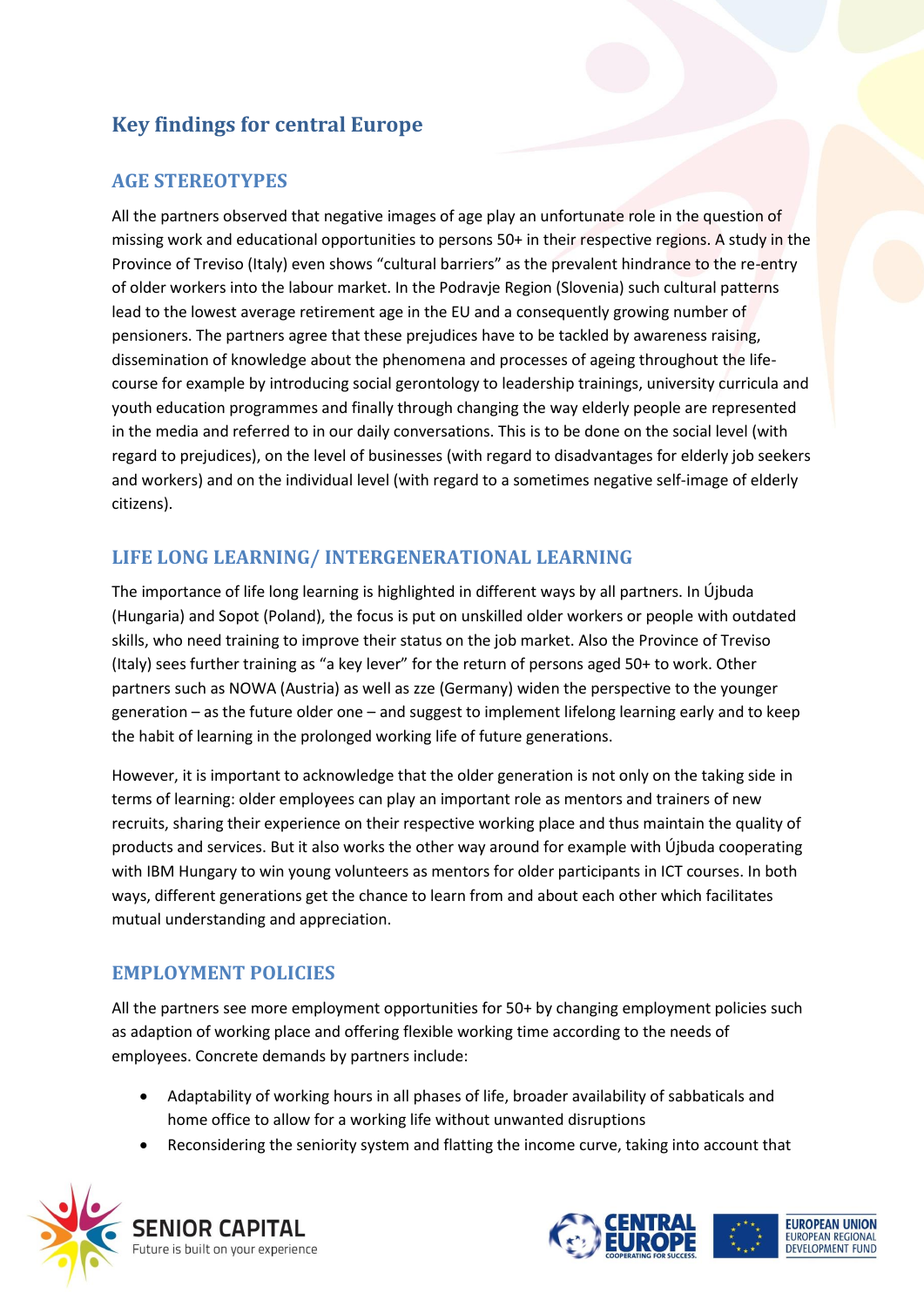high labour costs for older workers are a main reason for employers to lay off or respectively not to hire 50+ workforce

- Exclusive and targeted interventions on national level in favour of this particular group
- Adjustment of work places to work ability and health conditions of mature staff
- Setting up special job seekers programmes and trainings for 50+

## <span id="page-4-0"></span>**SPECIAL SPOTLIGHTS**

Whereas the aspects mentioned above play an equally important role in all of the partners' roadmaps, some aspects are particularly highlighted.

#### GENDER ASPECT

Women are more affected by the difficulty of finding a job at the age of 50+. Disrupted professional careers and part-time jobs due to care responsibilities within the family lessen the prospects of successfully pursuing a career. Another negative outcome of child care leave and part time work is a high risk of poverty at retirement, since the contributions paid to the pension funds are not sufficient.

Clearly, these issues are not naturally connected with biological sex, but rather result of the cultural imprint of societies in central Europe. As soon as care responsibilities are taken on equally by both sexes, disadvantages for women in the field of work will diminish.

#### VOLUNTARY WORK

In some European regions the economic situation of people 50+ is comparably good, unemployment is not the preponderant issue to be tackled. Instead, the focus is put on fostering voluntary activities of elder citizens promoting a lively and rich civil society along with the feeling of being needed and able to contribute on the side of the mature persons.

#### HEALTH / ACTIVE AGEING

For the partners from south-eastern European countries keeping mature citizens active and healthy is a main factor improving their opportunities for employment and further education. E.g. in Slovenia, a strategy for active ageing yet has to be set up on national as well as on local level.

## <span id="page-4-1"></span>**HOW TO BRING ABOUT THE CHANGE**

- Intensify trisectoral cooperation between employers, political decision makers and individuals forming society
- Put together and spread a collection of age management models and managerial and organisational good practises
- Sensitise management to identify age stereotypes and better employment opportunities of 50+ by making the issue a regular and integrated part of education programs for topmanagement



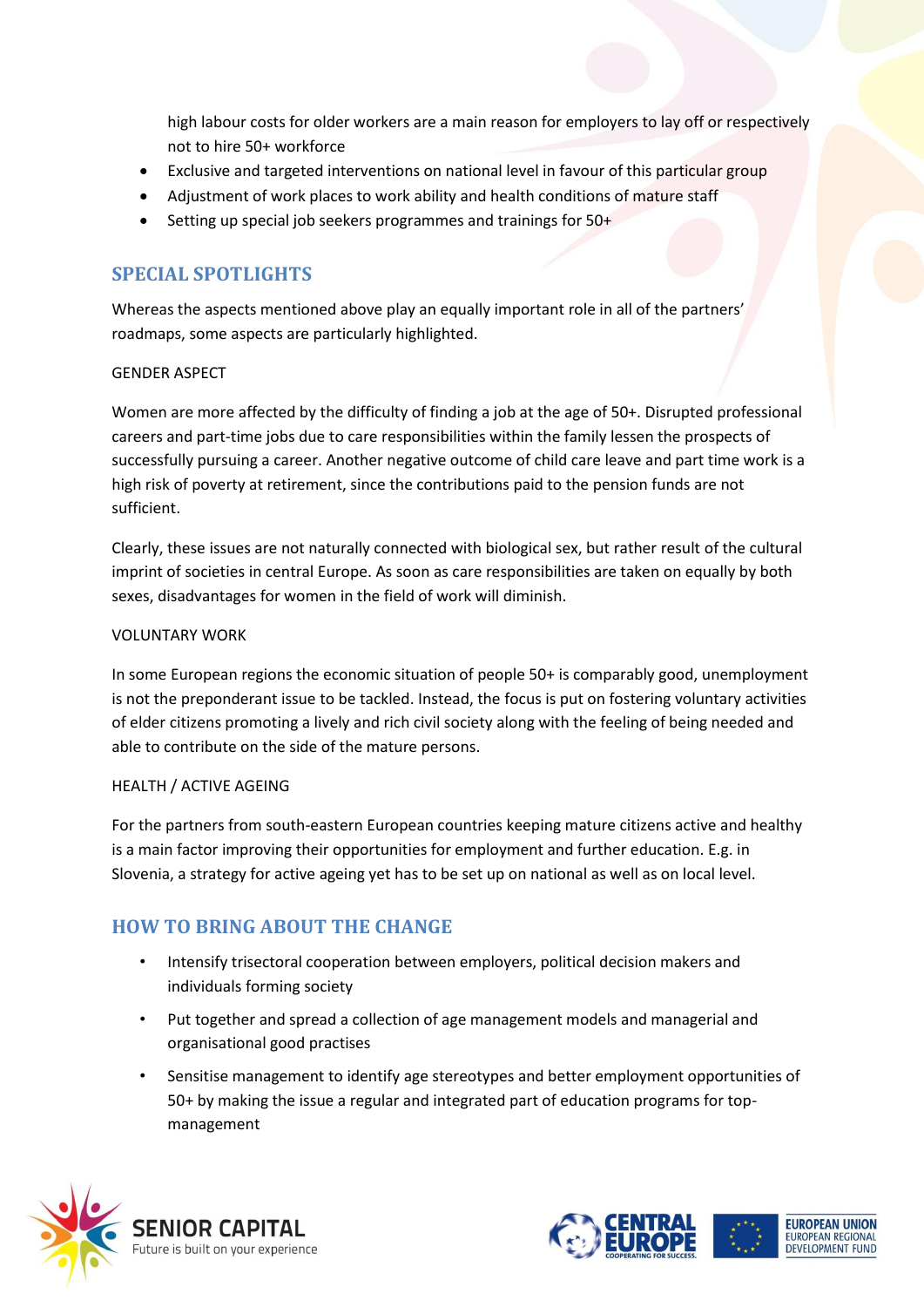• Foster self-employment among 50+ accompanying the start-up phase and providing entrepreneurial skills and knowledge

For all the partners, the process of setting up a regional roadmap in cooperation with local stakeholders was eye-opening as for which steps have to be taken in order to foster employment and training opportunities for people 50+. In view of most project partners a trisectoral cooperation of public, economy and politics is needed to put these insights into practice.







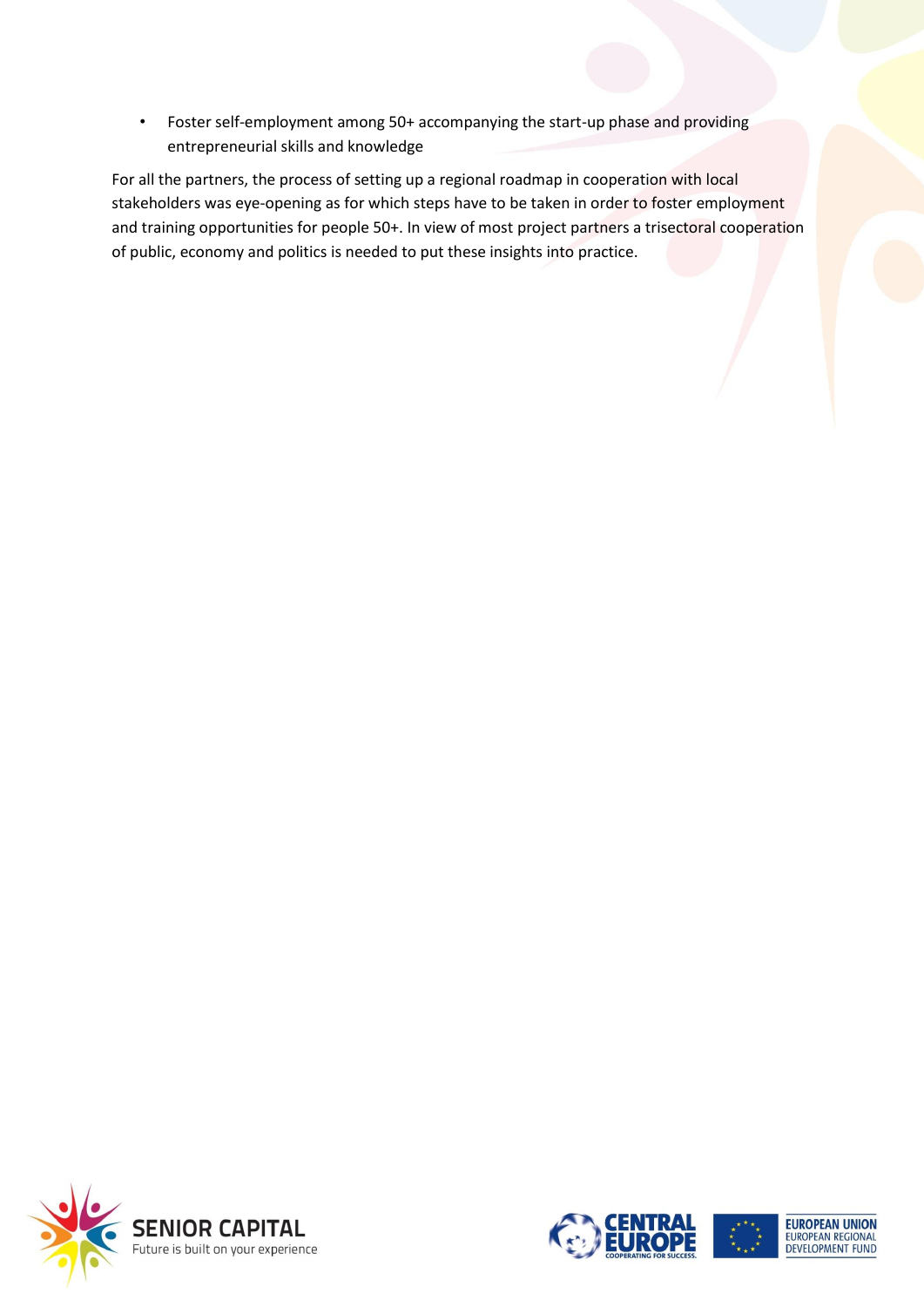# <span id="page-6-1"></span><span id="page-6-0"></span>**Appendix**

# **1. Overcoming age stereotypes/ images of age**

| Municipality of Újbuda                                                                      | Very strong negative stereotypes prevail against the elderly and<br>older employees which have harmful effects on the social<br>atmosphere, on human relationships at the working place and on<br>the performance of the employees. The local government can take<br>positive steps to change this by collecting missing information to<br>correct the biased image of age and elderly and the conscious<br>development of communication, especially refraining from the<br>promotion of stereotypes                                          |
|---------------------------------------------------------------------------------------------|-----------------------------------------------------------------------------------------------------------------------------------------------------------------------------------------------------------------------------------------------------------------------------------------------------------------------------------------------------------------------------------------------------------------------------------------------------------------------------------------------------------------------------------------------|
| PRIZMA and<br>Municipality of Maribor<br><b>MESTNA OBCINA</b><br><b>MARIBOR</b>             | Employers are not interested in hiring persons 50+ because of<br>existing stereotypes. There is a strong need to recognize older<br>employees as guardians of knowledge and experience who still<br>have potentials worth exploring.                                                                                                                                                                                                                                                                                                          |
| nowa-Training-Counselling-<br>Project management<br>Training . Beratung . Projektmanagement | The negative and positive prejudices which form the cultural<br>construct of age have to be replaced by an attitude of appreciating<br>and putting to use the diversity of individual people regardless of<br>their age.<br>Also the conviction by employers that older employees generally<br>are under lay-off protection needs to be revised since dismissal can<br>only be appealed against when there is verifiable discrimination or<br>any other social adverseness.                                                                   |
| Province of Treviso                                                                         | The analysis carried out in the Province of Treviso clearly shows<br>that workers aged 50 and older have to face negative stereotypes<br>even if they are respected, well integrated in the society and seen<br>as more expert and reliable than the youngest colleagues in the<br>labour market: They are considered not to be open enough open to<br>new ideas and technologies, reluctant to change and to adapt to<br>new organisational conditions, less productive and at the same<br>time a more costly workforce than younger people. |
| Municipality of Sopot                                                                       | Despite a legally sanctioned ban in Poland, discrimination against<br>older people is rather common, effectively limiting their access to<br>employment or the functioning of the labour market. Institutions<br>should consistently enforce the existing anti-discrimination laws,<br>the population should be informed about their rights and possible<br>interventions, and finally, the general public should not accept<br>discriminatory practices                                                                                      |





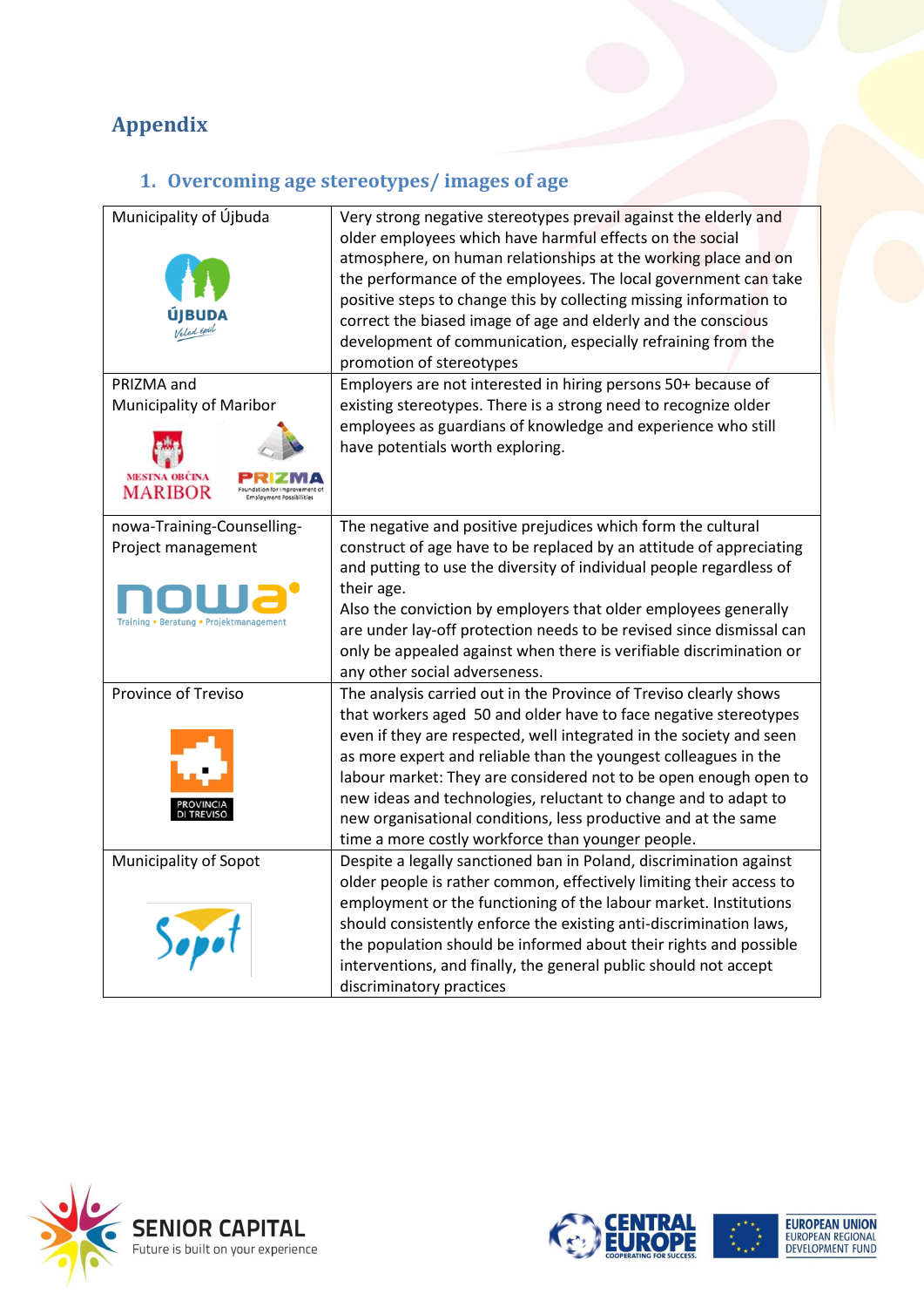| Region of Liguria and the<br>National Academy of            | The persisting economic crisis has intensified the impact of<br>stereotypes on people over 50. It is necessary to act against these                                                                                                                                                                                                 |
|-------------------------------------------------------------|-------------------------------------------------------------------------------------------------------------------------------------------------------------------------------------------------------------------------------------------------------------------------------------------------------------------------------------|
| Medicine (ACCMED)                                           | stereotypes on the different levels of culture, business and                                                                                                                                                                                                                                                                        |
| <b>ACC M MED</b><br><b>REGIONE LIGURIA</b>                  | individual.                                                                                                                                                                                                                                                                                                                         |
| Centre for Developments in                                  | As the market and needs analysis and also the observations by the                                                                                                                                                                                                                                                                   |
| Civil Society (zze) Freiburg                                | local stakeholders have shown, there is a strong need to alter                                                                                                                                                                                                                                                                      |
| Zentrum für<br>zze<br>zivilgesellschaftliche<br>Entwicklung | images of age: E.g. stereotypes of elderly employees still exert a<br>strong negative influence on recruitment processes. But not only in<br>companies and organisations, also in society, there is a strong need<br>to revise the cultural construct of age and ageing by broadly<br>providing up to date gerontological findings. |





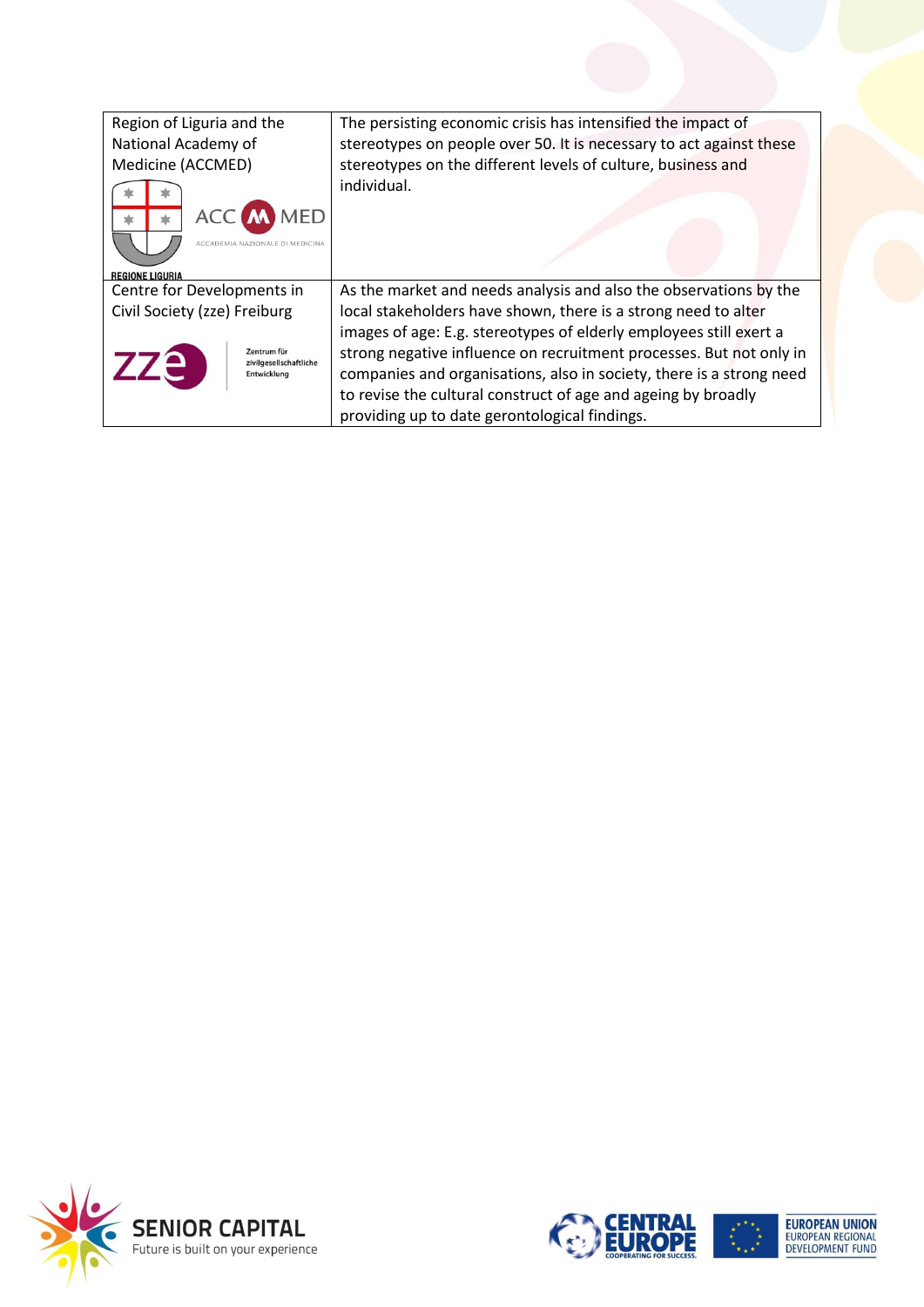## <span id="page-8-0"></span>**2. Required changes of laws and regulations to facilitate the employment of 50+ workforce**

| Municipality of Újbuda<br>UDA                                                                                                                               | Through local regulations support and subvention such as e.g.<br>incentives to take up employment and compensations for persons<br>with a low income level, a longer activity age at the labour market<br>shall be improved.                                                                                                                                                                                                                                           |
|-------------------------------------------------------------------------------------------------------------------------------------------------------------|------------------------------------------------------------------------------------------------------------------------------------------------------------------------------------------------------------------------------------------------------------------------------------------------------------------------------------------------------------------------------------------------------------------------------------------------------------------------|
| PRIZMA and<br><b>Municipality of Maribor</b><br><b>MESTNA OBCINA</b><br><b>MARIBOR</b>                                                                      | The seniority principle of remuneration have to be discussed, since<br>the high labour cost of senior workers are an important obstacle for<br>their re(entering) the labour market. The Labour Market Regulation<br>Act (ZUTD) should be better harmonised with the active labour<br>market programmes (ALMP) to guarantee well targeted and<br>adequately funded services and programmes.                                                                            |
| nowa-Training-Counselling-<br>Project management<br>Training • Beratung • Projektmanagement                                                                 | More steps have to be taken to increase the actual retirement age.<br>Widower pensions, which according to the law serves as a "social<br>safeguard" for spouses has to be abolished. The seniority system<br>has to be discussed.<br>Tender documents could be used in a regulative way considering<br>age and gender specific quality features of applicants in public<br>tenders.                                                                                   |
| Province of Treviso                                                                                                                                         | When it comes to employment policies at national level, there are<br>almost no exclusive interventions in favour of this age group, in<br>contrast with the financial and regulatory measures aiming at<br>promoting employment of young people. Some norms that are part<br>of the recent labour reform (Reform Fornero) which seem more in<br>tune with interventions already running at European level still have<br>to be implemented ("staffetta generazionale"). |
| Municipality of Sopot                                                                                                                                       | The most respected principle of remuneration is that of "seniority",<br>which often induces employers to dismiss mature staff and/ or not<br>recruit them. In Poland there exist a number of policies to reduce<br>labour costs for persons 50+, including public support for the cost<br>of training workers aged over 45.                                                                                                                                            |
| Region of Liguria and the<br>National Academy of<br>Medicine (ACCMED)<br><b>ACC M MED</b><br>水<br>ACCADEMIA NAZIONALE DI MEDICINA<br><b>REGIONE LIGURIA</b> | It is important to set up a policy for better and more efficient<br>coordination of services for older people. Policies should be set up<br>which encourage older people to remain in the workforce.                                                                                                                                                                                                                                                                   |





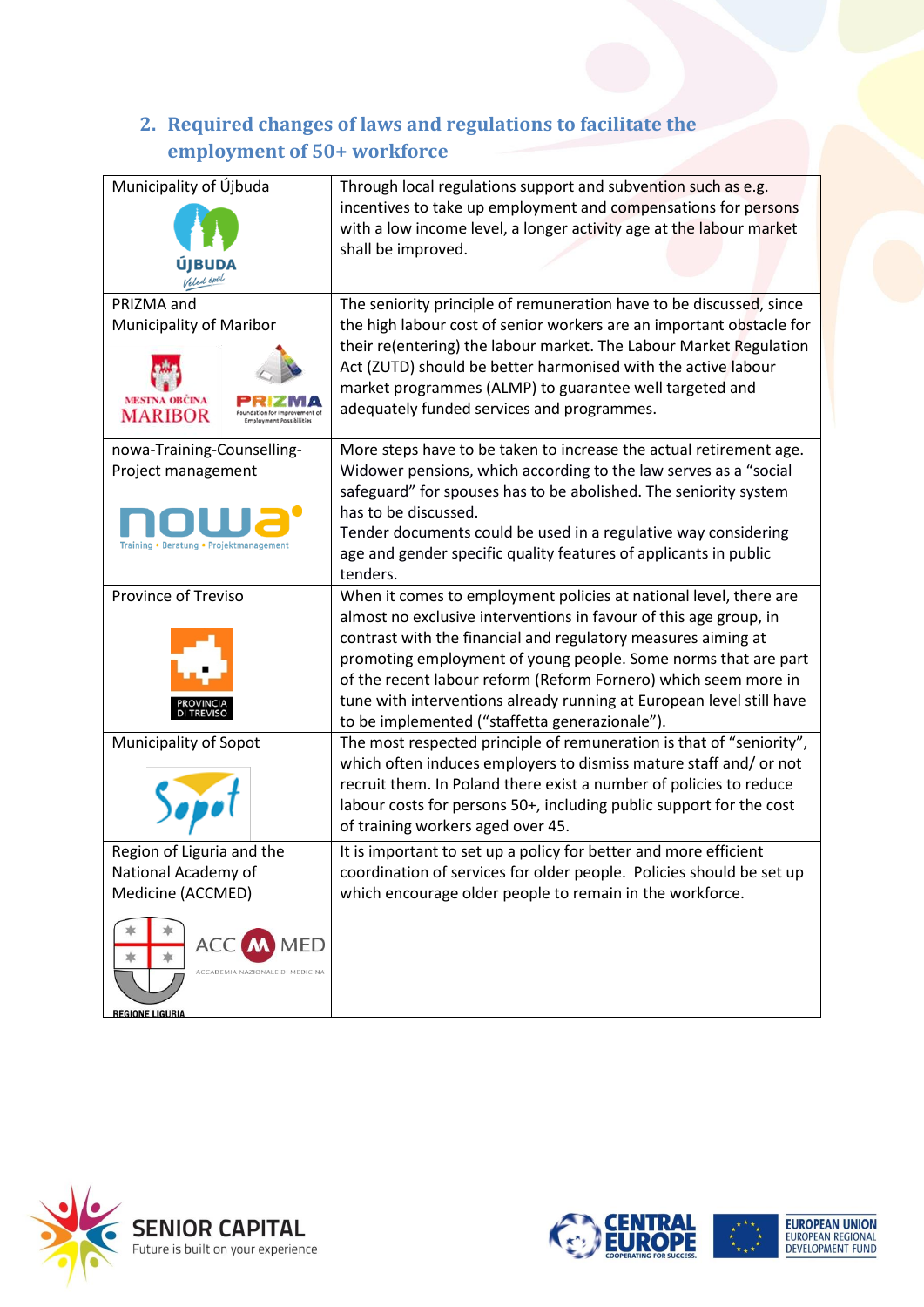<span id="page-9-0"></span>

| Centre for Developments in            | The European qualification framework (EQF) and the German           |
|---------------------------------------|---------------------------------------------------------------------|
| Civil Society (zze) Freiburg          | national qualification framework (NQF) should be more broadly       |
|                                       | used to provide targeted support to job seekers through             |
| Zentrum für<br>zivilgesellschaftliche | employment offices.                                                 |
| <b>zze</b><br>Entwicklung             | A tariff policy well adjusted with expected challenges connected to |
|                                       | demographic change has to be put in place, e.g. abolishing the      |
|                                       | seniority principle of remuneration.                                |
|                                       |                                                                     |







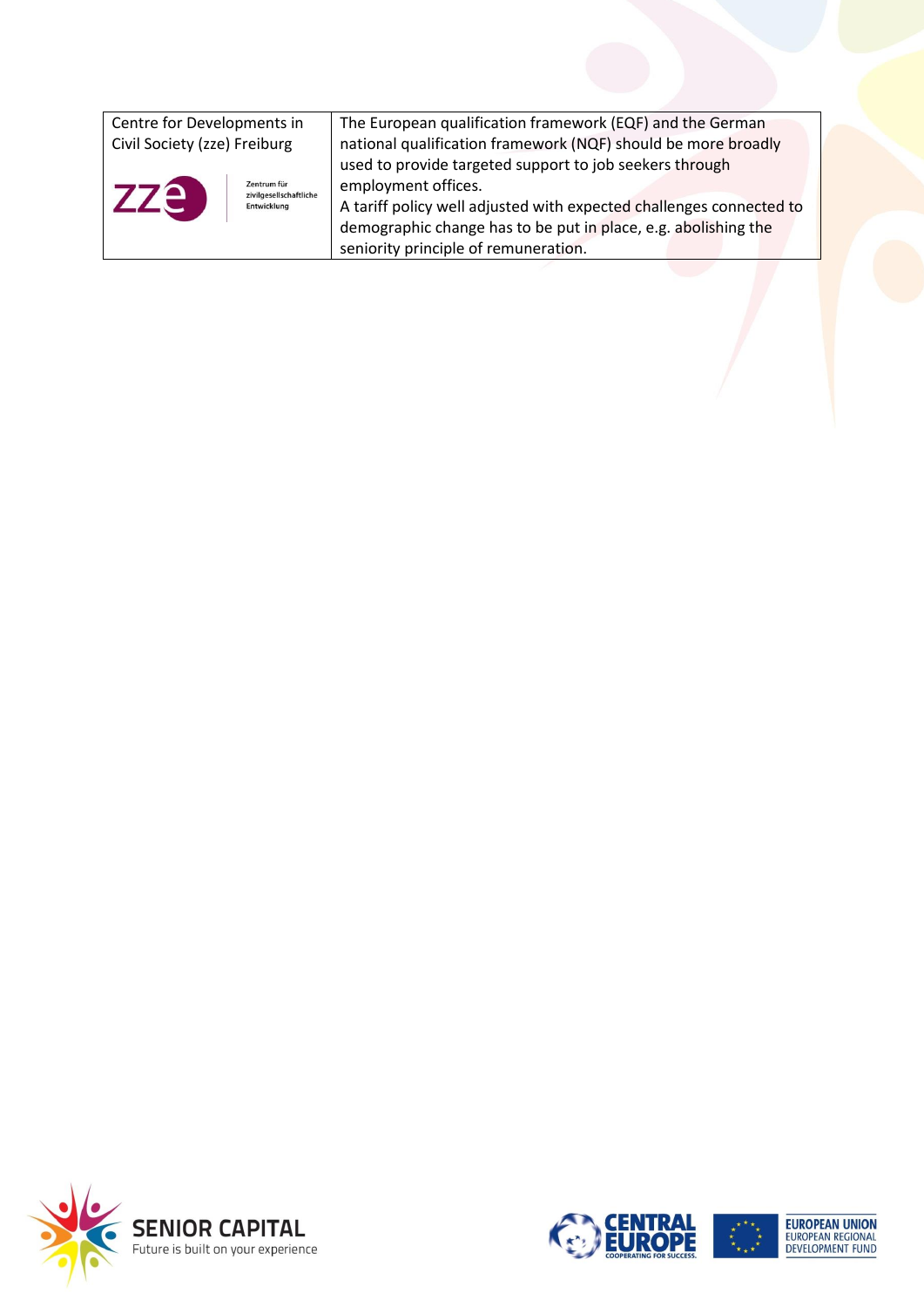# **3. Chances and challenges for companies with regards to 50+ workforce**

| Municipality of Újbuda                 | Balanced age of human resources can ensure complementarity and       |
|----------------------------------------|----------------------------------------------------------------------|
|                                        | matching of experiences, technical skills, competences to gain       |
|                                        | information, to make decisions, to solve problems, to negotiate. If  |
|                                        | people of different ages work well together, the organisational      |
|                                        | culture of mutuality as a result of learning from each other,        |
|                                        | cooperation, utilisation of resources for reaching common            |
|                                        | objectives can contribute to feeling better and content at the level |
|                                        | of individual employee                                               |
| PRIZMA and                             | Many companies invest in young professionals and are losing          |
| <b>Municipality of Maribor</b>         | competencies, which are sometimes the key to effective and           |
|                                        | efficient work output. Age-diverse management strategies should      |
|                                        | be implemented and companies should invest in building their         |
|                                        | intergenerational culture. By active management of careers of older  |
|                                        | employees, companies could benefit from their experience and         |
| <b>MESTNA OBCINA</b><br><b>MARIBOR</b> | transfer it to younger workers, which would show appreciation to     |
|                                        | the older workers and motivate them and lead to a positive and       |
|                                        | productive climate in the company.                                   |
| nowa-Training-Counselling-             | The balance between innovation and experience challenges             |
| Project management                     | enterprises: older employees have to get the possibility to pass on  |
|                                        | their experience, which enhances the motivation to stay active until |
|                                        | retirement age. Young colleagues can profit from the knowledge,      |
|                                        | but also from social competence and experience.                      |
| Province of Treviso                    | The practises of age management are not particularly known in        |
|                                        | Italian businesses, so more responsive working environments to the   |
|                                        | needs of older workers yet have to be established. At the same       |
|                                        | time, models of mentoring and of knowledge transfer making use       |
|                                        | of the elder workers potential are not widely put in place yet.      |
|                                        |                                                                      |
| <b>Municipality of Sopot</b>           | Elderly workers often have extensive knowledge, experience and       |
|                                        | have a tendency to share their achievements with others. In          |
|                                        | addition they have "soft" competencies enabling effective self-      |
|                                        | management and very good interpersonal skills. It is thus the        |
|                                        | interest of enterprises to strive to keep such staff as long as      |
|                                        | possible so that they can then pass on the knowledge and             |
|                                        | experience they acquired to younger workers.                         |
| Region of Liguria and the              | Enabling older people to take the role of tutors or trainers for     |
| National Academy of                    | young people allows an exchange and intergenerational support        |
| Medicine (ACCMED)                      | and helps companies to well train new recruits.                      |
|                                        |                                                                      |
| ACC<br><b>MED</b>                      |                                                                      |
|                                        |                                                                      |
| ACCADEMIA NAZIONALE DI MEDICINA        |                                                                      |
|                                        |                                                                      |
| <b>REGIONE LIGURIA</b>                 |                                                                      |





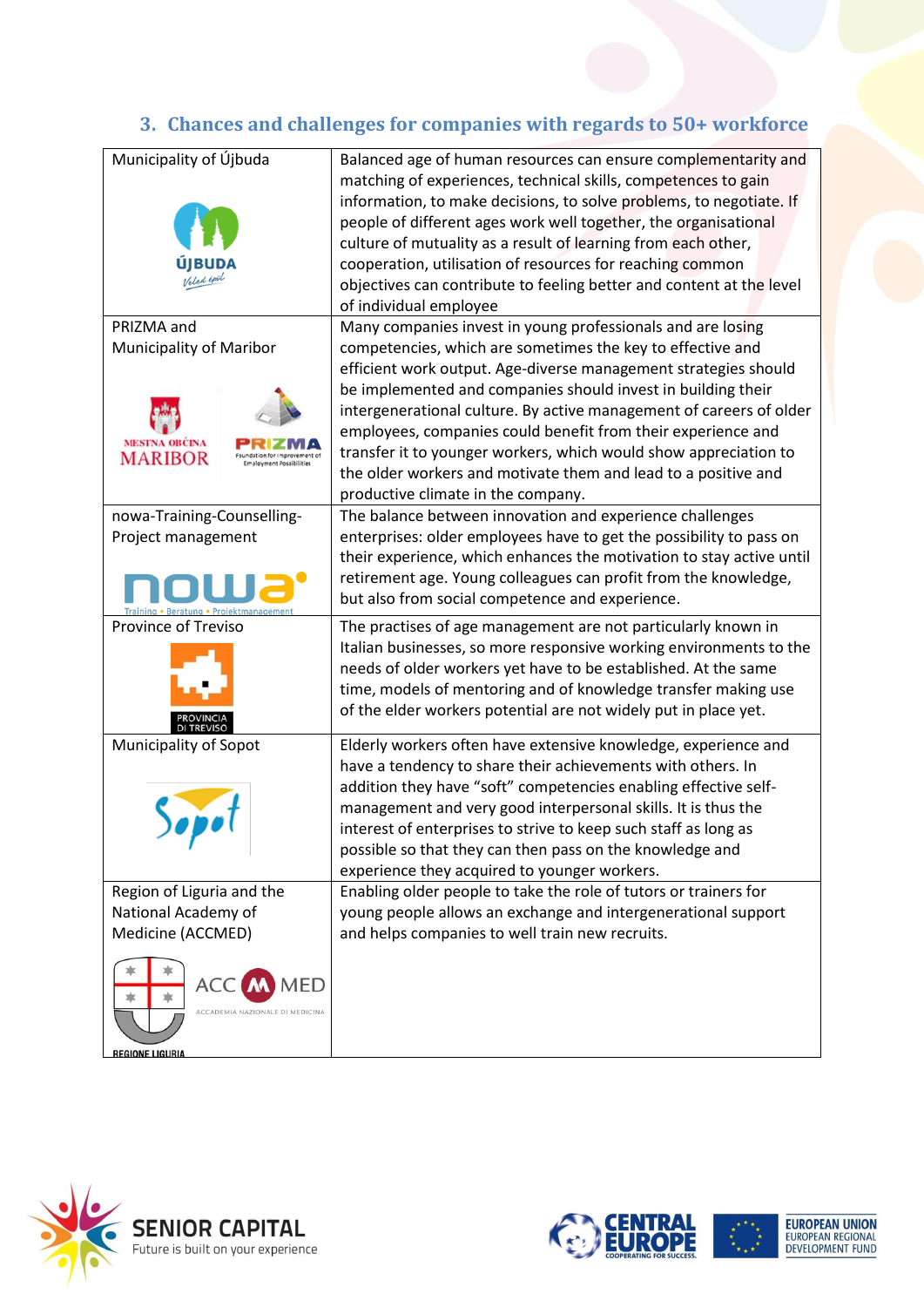| Centre for Developments in                                         | It is important to offer workers at the age of 50 and older new                                                                                                                              |
|--------------------------------------------------------------------|----------------------------------------------------------------------------------------------------------------------------------------------------------------------------------------------|
| Civil Society (zze) Freiburg                                       | challenges and perspectives e.g. to change their fields of work or to                                                                                                                        |
| <b>ZZE</b><br>Zentrum für<br>zivilgesellschaftliche<br>Entwicklung | take on a new role as mentor or trainer for younger employees.<br>Employers should offer extensive programmes to maintain the<br>physical and mental health and stability of all age groups. |
|                                                                    |                                                                                                                                                                                              |







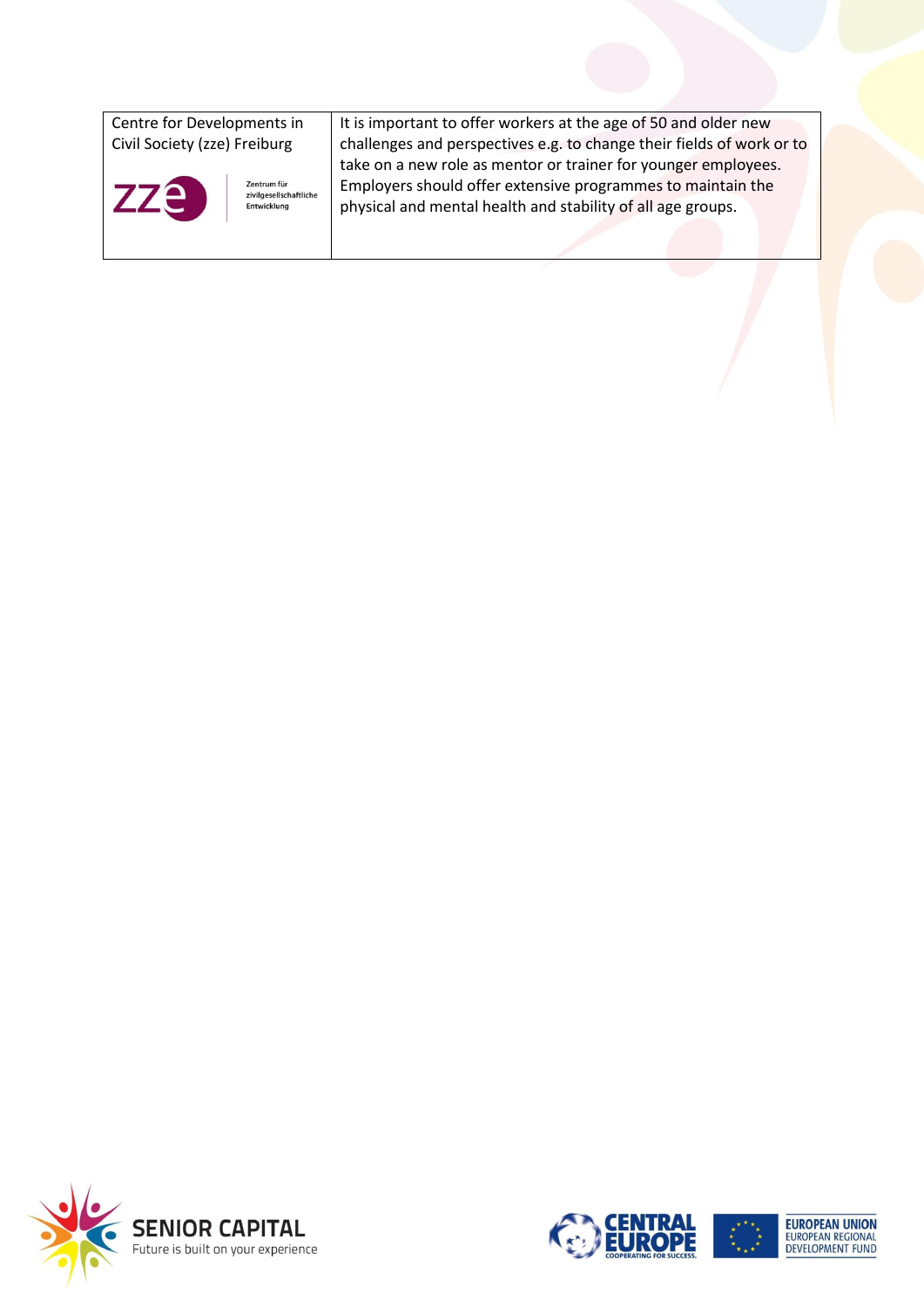## <span id="page-12-0"></span>**4. Necessary changes in working conditions providing for longer working lives**

| Municipality of Újbuda                                                                                                                                 | identify opportunities for atypical employment (job sharing, job<br>splitting – maybe between young and mature staff)<br>Compensation may be needed if low level of income is not<br>attractive for employees so that they rather chose pension or<br>subsidies                                                                                                                                                                                                                      |
|--------------------------------------------------------------------------------------------------------------------------------------------------------|--------------------------------------------------------------------------------------------------------------------------------------------------------------------------------------------------------------------------------------------------------------------------------------------------------------------------------------------------------------------------------------------------------------------------------------------------------------------------------------|
| PRIZMA and<br><b>Municipality of Maribor</b><br><b>MESTNA OBCINA</b><br><b>MARIBOR</b>                                                                 | Instead of reducing older workers' responsibilities, managers<br>should consider adding complexity instead. The amended Act of<br>Labour Market Regulation put into force in 2013 brings the<br>possibility of temporary and part-time work for retirees.<br>Moreover a standard for "Family Friendly Companies" is being<br>implemented in Slovenia. It is suggested to use The Investors in<br>People Framework as an orientation for improving work-life<br>balance in companies. |
| nowa-Training-Counselling-<br>Project management<br>Training • Beratung • Projektmanagement                                                            | The workplace and working times should be adapted to the<br>changing demands - ergonomic and technical adaptions of working<br>places, possibilities to work part-time at an older age and flexible<br>working models.<br>More flexible working-time models should be available<br>independent from the biological age of the employee.                                                                                                                                              |
| <b>Province of Treviso</b>                                                                                                                             | The current regulatory framework uses only one relevant leverage<br>to raise employment of 50+ which is a fiscal bonus granted to<br>employers. It maintains old cultural schemes and stimulates neither<br>intergenerational transmission of competences nor the adoption of<br>alternative and more flexible forms of work nor systematic training<br>of workers over 50 as a competitive lever. There still remains a lot<br>of work in this field.                               |
| <b>Municipality of Sopot</b>                                                                                                                           | Flexible forms of employment have to be promoted: establishing<br>"care for parents leave" (along the lines of instruments for<br>childcare), sharing of a workstation by two people, working part-<br>time, flexible hours, the so-called "compressed workweek" (same<br>amount of hours in less days) and flexibility in where to work.                                                                                                                                            |
| Region of Liguria and the<br>National Academy of<br>Medicine (ACCMED)<br><b>ACC M MED</b><br>ACCADEMIA NAZIONALE DI MEDICINA<br><b>REGIONE LIGURIA</b> | New procedures of "step-by-step retirement" have to be<br>developed, because traditional methods such as part-time, have<br>had little success. It is important to focus on technology to promote<br>work from home (e.g. for parents or people with disabilities) and<br>the social networking, to overcome the issue of social isolation<br>which is a real issue in the demographic context of Liguria Region.                                                                    |



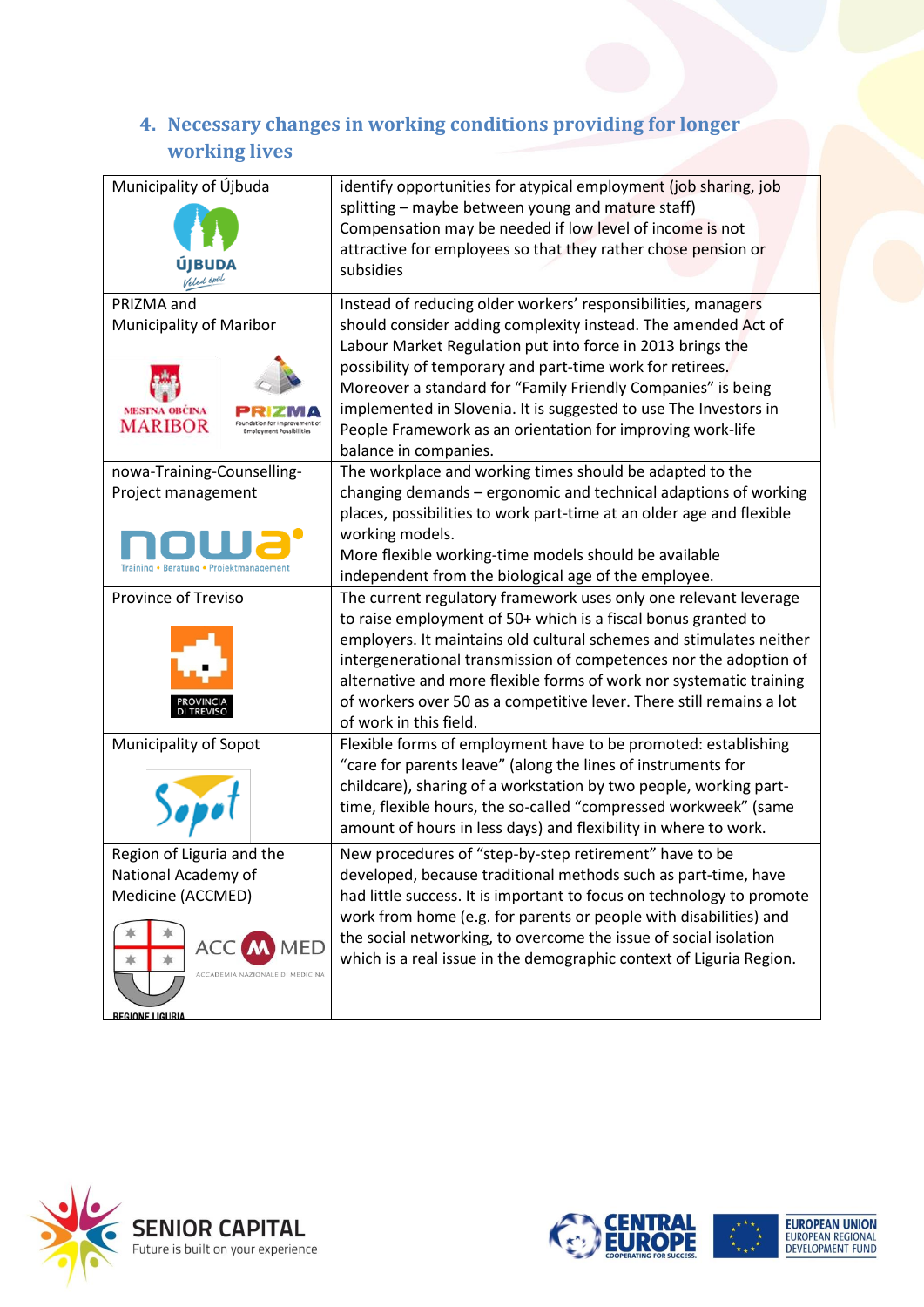| Centre for Developments in                     | For people of different age groups it is a challenge to balance       |
|------------------------------------------------|-----------------------------------------------------------------------|
| Civil Society (zze) Freiburg                   | employment and caring for children, old parents, disabled family      |
| Zentrum für                                    | members or other close persons in need of care. More flexible         |
| zze i<br>zivilgesellschaftliche<br>Entwicklung | options for employees could create more room for different work-      |
|                                                | and life-models, thus lead to a higher job satisfaction and           |
|                                                | employment rates with enabling more persons to be part of the         |
|                                                | labour market and for a longer period of life than they are currently |
|                                                | able to.                                                              |





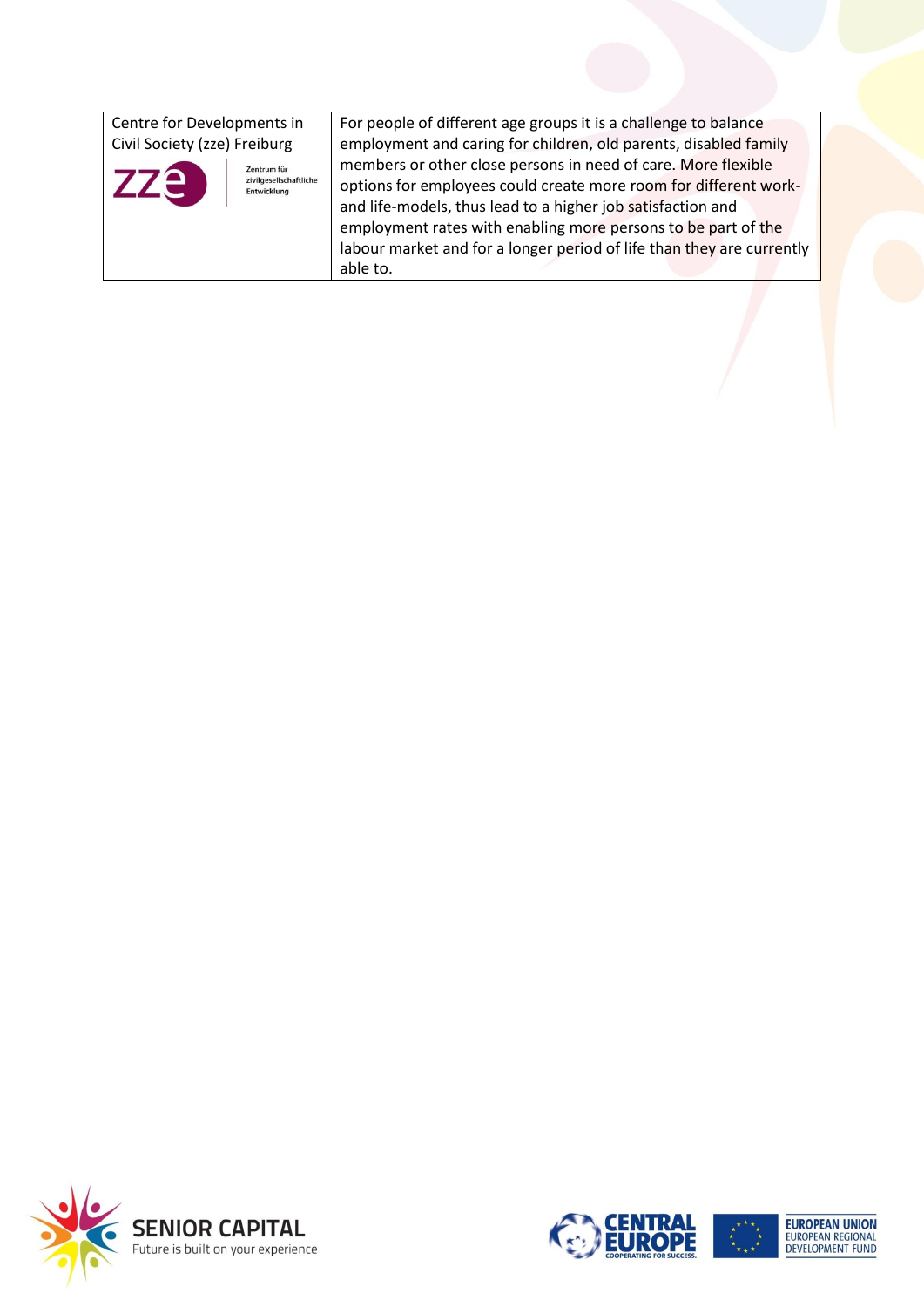## <span id="page-14-0"></span>**5. Interest of lifelong learning with view on mature staff and older job seekers**

| Municipality of Újbuda<br>PRIZMA and<br>Municipality of Maribor<br>MARIBOR                             | Especially the 50+ workforce often lacks professional qualification<br>which leaves them with very low employment opportunities since<br>the demand for unskilled workers is comparably low. Often their<br>skills are not up to date (especially IT and foreign languages), still<br>they show little willingness to participate in training, retraining.<br>So it is one of the key challenges to promote training of unskilled<br>50+ workforce or people with outdated qualifications.<br>Life long learning policies in companies should be enhanced by<br>supporting development of age-diverse management strategies and<br>its implementation in the companies. In this context, the role of<br>executives is of key importance as they should understand the need<br>and the value of senior employees and should be supportive to<br>senior career orientation and life long learning. |
|--------------------------------------------------------------------------------------------------------|--------------------------------------------------------------------------------------------------------------------------------------------------------------------------------------------------------------------------------------------------------------------------------------------------------------------------------------------------------------------------------------------------------------------------------------------------------------------------------------------------------------------------------------------------------------------------------------------------------------------------------------------------------------------------------------------------------------------------------------------------------------------------------------------------------------------------------------------------------------------------------------------------|
| nowa-Training-Counselling-<br>Project management<br>Training • Beratung • Projektmanagement            | Since elder employees (especially women) are often not sent to<br>further education trainings, participation should be guaranteed or<br>even obligatory. Basically there is no correlation between age and<br>the ability to learn, but different individual learning histories and<br>learning experiences have a strong influence on personal attitudes<br>towards life long learning. Especially older people who have not<br>attained any further education trainings for a long time are not well<br>practised any more in learning. Consequently, employees of all ages<br>are to be encouraged by the human resources development to life<br>long learning.                                                                                                                                                                                                                               |
| Province of Treviso                                                                                    | Since there is a very low educational level among 50+ in Italy,<br>training could be a key lever for the return to work of these people,<br>giving them adequate and up to date competences to be more<br>interesting to potential employers. Unfortunately, there is a lack of<br>adequate training models for the seniors' exigencies.                                                                                                                                                                                                                                                                                                                                                                                                                                                                                                                                                         |
| <b>Municipality of Sopot</b>                                                                           | The possibility of continuing education should be guaranteed to all<br>members of society regardless of age. In the face of the fast rate of<br>technical progress and technological and structural changes in the<br>economy, continuous upgrading of knowledge is required to keep<br>up. To increase the number of older workers in continuing<br>education, training costs for employers and employees should be<br>reduced by subsidising the training by public funds, and a special<br>training leave should be installed.                                                                                                                                                                                                                                                                                                                                                                |
| Region of Liguria and the<br>National Academy of<br>Medicine (ACCMED)<br>ACC<br><b>REGIONE LIGURIA</b> | Lifelong learning is essential to hold a job in particular for older<br>workers, but it is difficult to realise mainly because of funding<br>problems.<br>Training methods have to be reconsidered making full use of TLC<br>(for example for online training modules). Also, it is important to<br>have more professional support (mentors, coaches) for people who<br>start a new career.                                                                                                                                                                                                                                                                                                                                                                                                                                                                                                      |







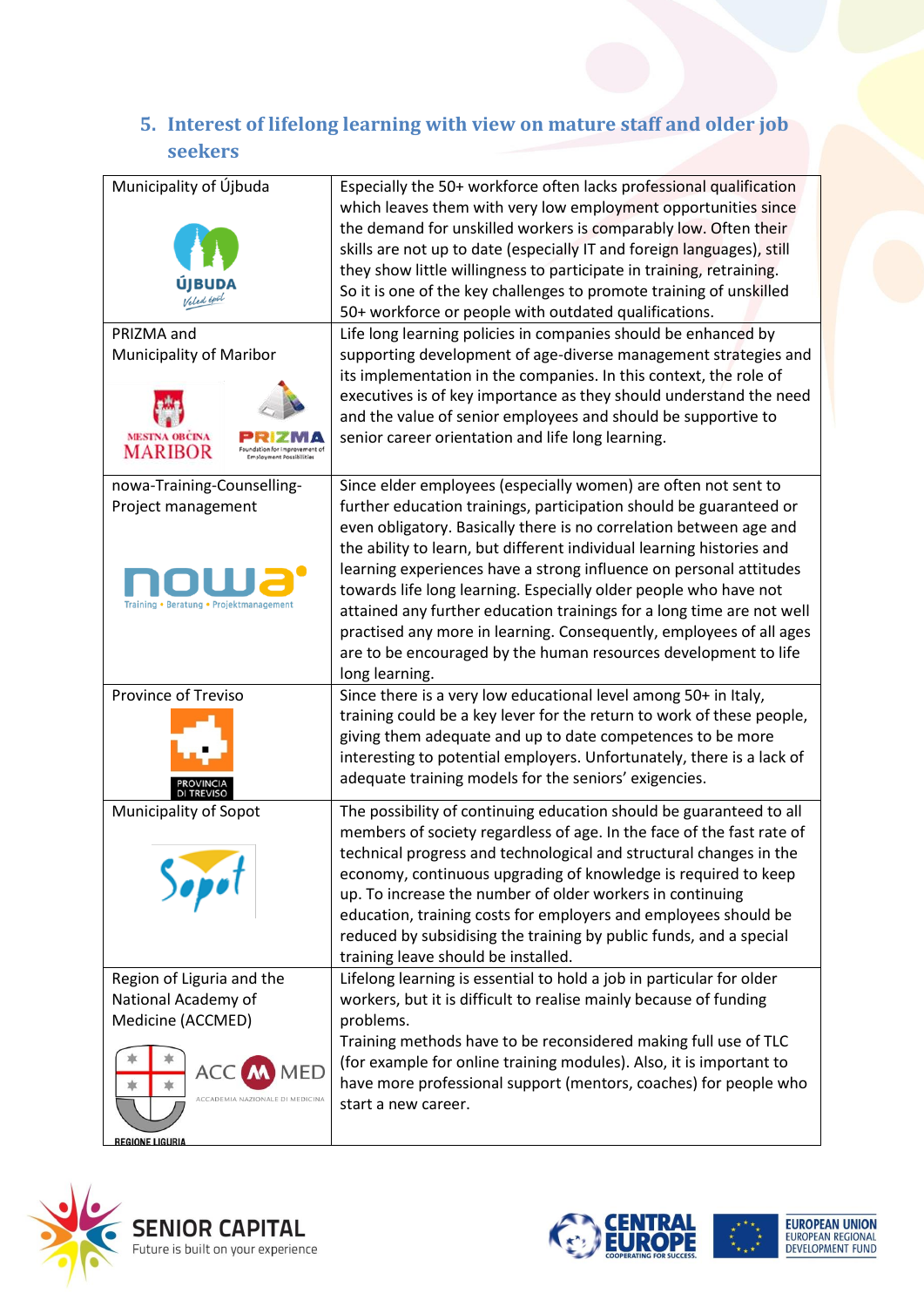| Centre for Developments in                          | Life long learning is a main factor when it comes to securing the      |
|-----------------------------------------------------|------------------------------------------------------------------------|
| Civil Society (zze) Freiburg                        | long-term employability of workforce next to preventive health         |
|                                                     | care. Not only does it increase the chances of successful              |
| Zentrum für                                         | professional reorientation when a working contract is discontinued,    |
| <b>zze</b><br>zivilgesellschaftliche<br>Entwicklung | but it also keeps up the motivation and willingness to learn of the    |
|                                                     | employees. It often happens that only after completing training and    |
|                                                     | some years of working experience people discover their true            |
|                                                     | vocation. Since it is profitable for the individual as well as for     |
|                                                     | society to have people work in the place they can best apply their     |
|                                                     | talents, it is crucial to offer affordable further training throughout |
|                                                     | one's working life.                                                    |